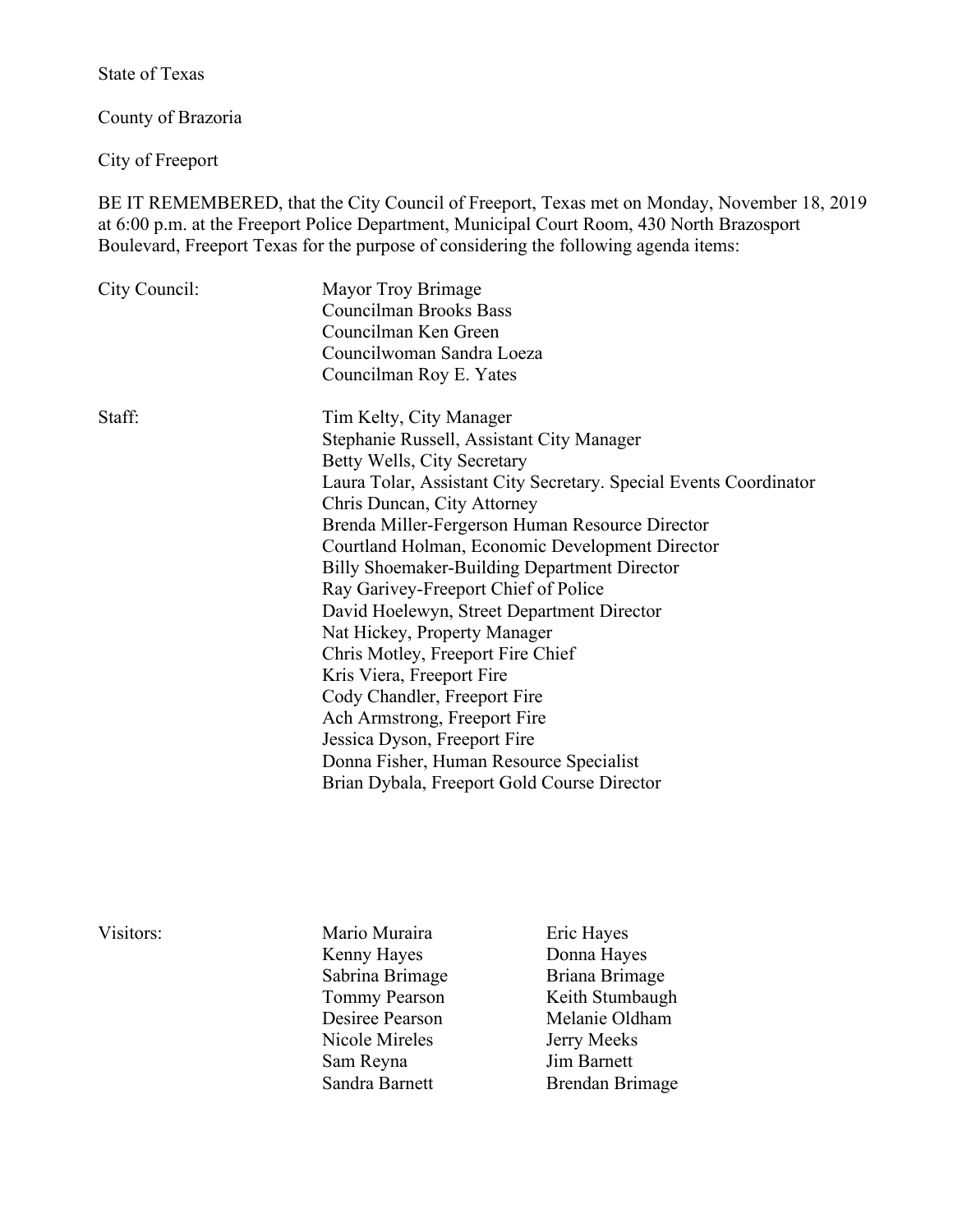# **Call to order.**

Mayor Troy Brimage called the meeting to order at 6:00 p.m.

### **PRESENTATIONS/ANNOUNCEMENTS: Announcements by Mayor, City Council and/or Staff**

City fire department employee's Jessica Dyson and Brennon Malone were recognized as Employees of the Month for October 2019. Jessica Dyson was present and received a certificate for the recognition.

Travis James of TXP made a presentation to Council regarding a Tax Increment Reinvestment Zone (TIRZ). Mr. James said that the City will need to publish and hold a Public Meeting before any action to approve a TIRZ.

On a motion by Councilman Green, seconded by Councilwoman Loeza, with all present voting "Aye", Council unanimously approved scheduling a Public Hearing for December 2, 2019.

### **Citizen's Comments**

There were no citizen's comments.

### **CONSENT AGENDA:**

Consideration and possible action on the approval of City Council meeting minutes from November 18, 2019

Consideration of approving the Annual Brazoria County Fire Fighters Association Fire Protection Agreement.

Consideration of a request from Will J. Brooks, Parade Co-Chairman of the 34th Annual Dr. Martin Luther King Jr. Celebration Committee (MLKCC), permission to close portions of the following streets during the parade to be held on Monday, January 22, 2019. The parade will start at 11:00 a.m. at East Park and Fourth Street, down 2nd Street to Brazosport Blvd. to Freeport Municipal Park and the Rally at the Freeport Municipal Park will end at 4:30 p.m

On a motion by Councilman Bass, seconded by Councilwoman Loeza, with all present voting "Aye", Council unanimously approved the Consent Agenda. With the correction of the date for the MLKCC Parade. January 22, 2020.

## **REGULAR SESSION**

Discussion regarding the request by Ms. Donna Jones for the transfer of city-owned riverfront property adjacent to her properties at 6 and 10 Front Street

Councilman Yates spoke to Council about Ms. Jones wanting to buy the waterfront property. He said that she was told that she would have to agree to make improvements on the property, or it would go back to the city. Mr. Yates said that he against this. He asked why she can't just buy the property. Chris Duncan, City Attorney said that there is no reason to discuss the sale of this property when Ms. Jones is not here. He recommended that if she is wanting to buy the property, she should get an appraisal and make an offer to purchase and present that request to Council for discussion.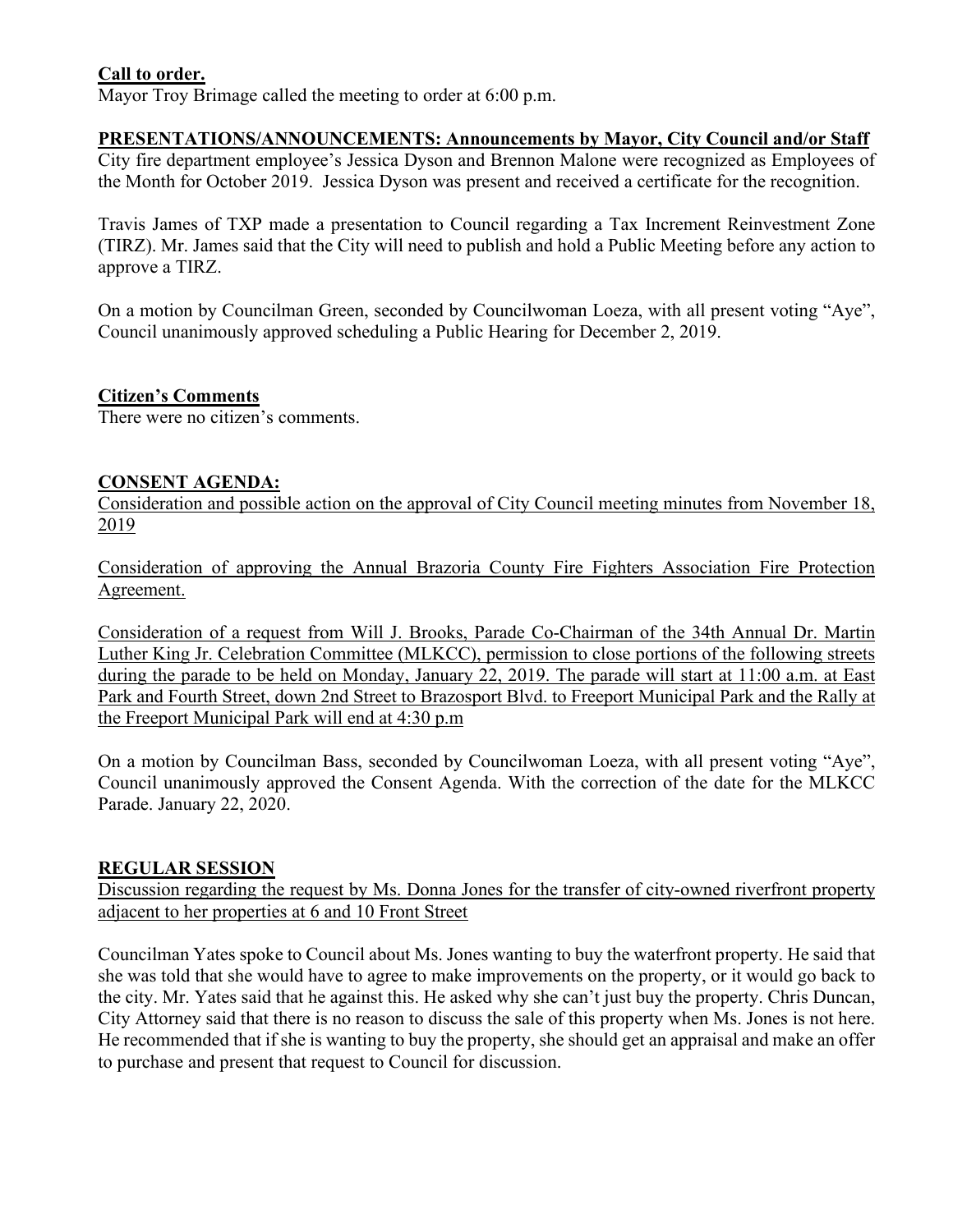# Consideration and possible action of approving EDC Bylaws.

Courtland Holman spoke to Council with the recommendation of approving the new EDC bylaws. He said that this was basically started from scratch. Mr. Holman said that the old bylaws were not clear in the language. He said that one of the things that needed changing is the required attendance of by board members, that they were missing too many regular meetings. The recommended bylaws also allowed for the City the City Council Liaison and Ex-officio members to attend EDC Executive Sessions. Councilman Bass confirmed with City Attorney Chris Duncan that he had reviewed the bylaws.

On a motion by Councilman Bass, seconded by Councilman Yates, with all present voting "Aye", Council unanimously approved EDC Bylaws.

### Consideration of approving Ordinance No. 2019-2589 for proposed 2019-2020 budget amendment  $\# 1$

Assistant City Manager Stephanie Russell presented Ordinance No. 2019-2589 for proposed 2019-2020 budget amendment # 1. This is a budget amendment for \$300,000.00 to be transferred to the EDC for the approved 380 agreement. She also said that the Freeport Police Department received a grant for \$106,000.00. She said that she is reflecting the revenue and the expenditure for this. The grant will have a net zero impact to the budget.

On a motion by Councilman Bass, seconded by Councilman Green, with all present voting "Aye", Council unanimously approved. Ordinance No. 2019-2589 for proposed 2019-2020 budget amendment # 1

### Consideration and possible action for the creation of the position of public works director.

City Manager Tim Kelty presented to Council on the creation of a position of a public works director. He said that this is something that was recommended in the Strategic Community Plan adopted last year and was discussed during the strategic planning meeting staff held prior to developing the budget. He believes that this can be done without a budget amendment this year. Kelty said that the creation of this position is being timed with the retirement of Street Department Director, David Hoelewyn coming up in the next few months. Councilman Bass asked what the advantage is. Mr. Kelty said that field crew can be shared among the various departments based upon fluctuating demand within each department on large projects. He said that it will allow for a stronger organizational efficiency, and accountability for keeping track of all the projects that are going on.

On a motion by Councilman Bass and seconded by Councilwoman Loeza, with all present voting 3 to 1, Council approved the. the creation of the position of public works director. Councilman Yates opposed.

## **WORK SESSION:**

Mayor Troy Brimage spoke to Council and the public of his stepping down as Mayor and running for State Representative spot. He said that his priority is the City of Freeport. He said that he will step down after the closing of the meeting on November 18, 2019. Councilman Brooks Bass will step into the Mayor seat for the next year and half. This is done as our Charter 3.05 & 3.06 states how it is done. He asked that council to continue to focus on the infrastructure and the repairs that they are now focused on.

Councilman Green spoke to David Hoelewyn on the area of the 500 block of West 4<sup>th</sup> alley way he said there is a barricade that has been there for a year. David said that is Veolia, he said there is a sink hole that needs to be repaired. He said that 518 West 4<sup>th</sup> has just a little more work that needs to be done.